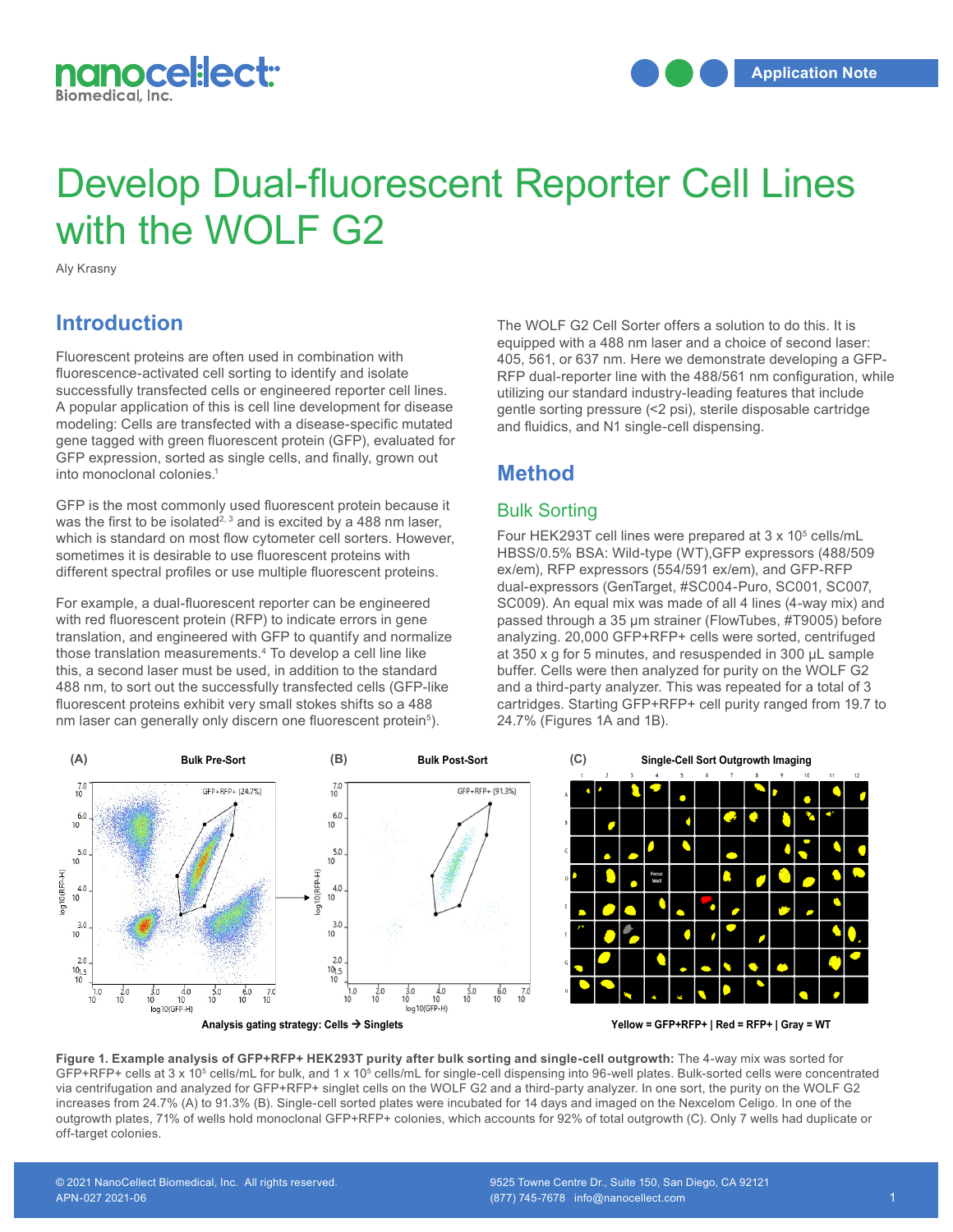

#### Single-Cell Sorting and Outgrowth

The 4-way mix was diluted to 1 x 10<sup>5</sup> cells/mL HBSS/0.5% BSA and, from it, GFP+RFP+ single cells were sorted into 3 x 96 well plates. For comparison, a 1 cell/well limiting dilution control plate was made: A pure GFP+RFP+ sample was diluted to 100 cells/mL HBSS/0.5% BSA and from that, 10 μL was dispensed into each well of a 96-well plate. All plates were pre-filled with 200 μL FluoroBrite DMEM (ThermoFisher, #A1896701)/10% FBS (GenClone, #25-514H)/4mM L-glutamine (ThermoFisher, #35050-061). For an imaging focus control, 10 μL of the 4-way mix was dispensed into the D4 well of each plate. Plates were centrifuged at 100 x g for 30 seconds and incubated at 37°C, 5% CO2 for 14 days. Plates were imaged on the Nexcelom Celigo Image Cytometer (Figure 1C) and colony number and fluorescence were counted. Since limiting dilution counts were from a pure GFP+RFP+ sample, they were divided by 4 to estimate results from a 4-way mix (25% starting purity). This was repeated for a total of 3 cartridges.

## **Results**

#### Bulk Sorting

The WOLF G2 was able to successfully purify GFP+RFP+ cells from the 4-way mix. The third-party analyzer indicates over 92% of sorted cells are GFP+RFP+; the WOLF G2 indicates a similar purity of 90% (Figure 2). The small difference in purities is likely due to variation in gating, fluidics, and optics but both still indicate high purity, > 90%.



WOLF G2 3rd Party Analyzer

Figure 2. HEK293T GFP+RFP+ post-sort data evaluated in triplicate on the G2 and a third-party instrument: GFP+RFP+ cells were sorted from the 4-way mix on three separate cartridges. Sorted cells were evaluated on the WOLF G2 with  $90.0 \pm 1.9\%$  purity and on the third-party instrument with  $92.6 \pm 2.6\%$  purity.

### Single-Cell Sorting and Outgrowth

The WOLF G2 successfully yielded 57% GFP+RFP+ monoclonal colony outgrowth across 9 plates and 3 cartridges (Figure 3). This is more than 8 times as many target monoclonal colonies than the limiting dilution estimate of 7%. This means it would take 8 x 96-well limiting dilution plates to yield as many monoclonal GFP+RFP+ colonies as 1 x 96-well WOLF G2 plate (Figure 4).

**Outgrowth of GFP+RFP+ Monoclonal Colonies**



from the 4-way mix and dispensed into 3 x 96-well plates by the WOLF G2. In parallel, a 1 cell/well limiting dilution control plate was made: A pure GFP+RFP+ sample was diluted and dispensed in a 96-well plate. This was repeated on 3 cartridges and all plates were imaged after a 14-day incubation. Wells with singular GFP+RFP+ colonies were counted and averaged. The limiting dilution result was quartered to **Figure 3. GFP+RFP+ monoclonal outgrowth with WOLF G2 and limiting dilution dispensing:** Single GFP+RFP+ cells were sorted estimate 4-way mix outgrowth. The WOLF G2 yielded an average of 57 ± 8.9% wells with GFP+RFP+ monoclonal colonies, whereas the limiting dilution estimate was only 7%.



**Figure 3. GFP+RFP+ monoclonal outgrowth with WOLF G2 and limiting dilution dispensing:**   $S_{\rm eff}$  cells were sorted from the 4-way mix and dispensed into 3  $\alpha$  96-well plates by the 3  $\alpha$  96-well plates by the 4-way mix and dispensed into 3  $\alpha$  96-well plates by the 4-way mix and dispensed into 3  $\alpha$  96-w  $\mathcal{L}$  in parallel, a 1 cell/well limiting distribution control plate was made:  $\mathcal{L}$ sample was diluted and dispensed in a 96-well plate. This was repeated on 3 cartridges and all plates were imaged after a 14-day incubation. We consider a 14-day inclusion. We consider  $\alpha$ averaged. The limiting dilution result was quartered to estimate 4-way mix outgrowth. The WOLF G2 it would take 8 limiting dilution plates to yield 54 clones. The WOLF G2 produced this number of clones in only 1 plate and can be further optimized to produce even more. Figure 4. Number of limiting dilution plates required to match **WOLF G2 output:** Based on the limiting dilution outgrowth estimate, averaged. The limiting dilution result was quartered to estimate 4-way mix outgrowth. The WOLF G2

# **HEK GFP-RFP Post-Sort Purity**